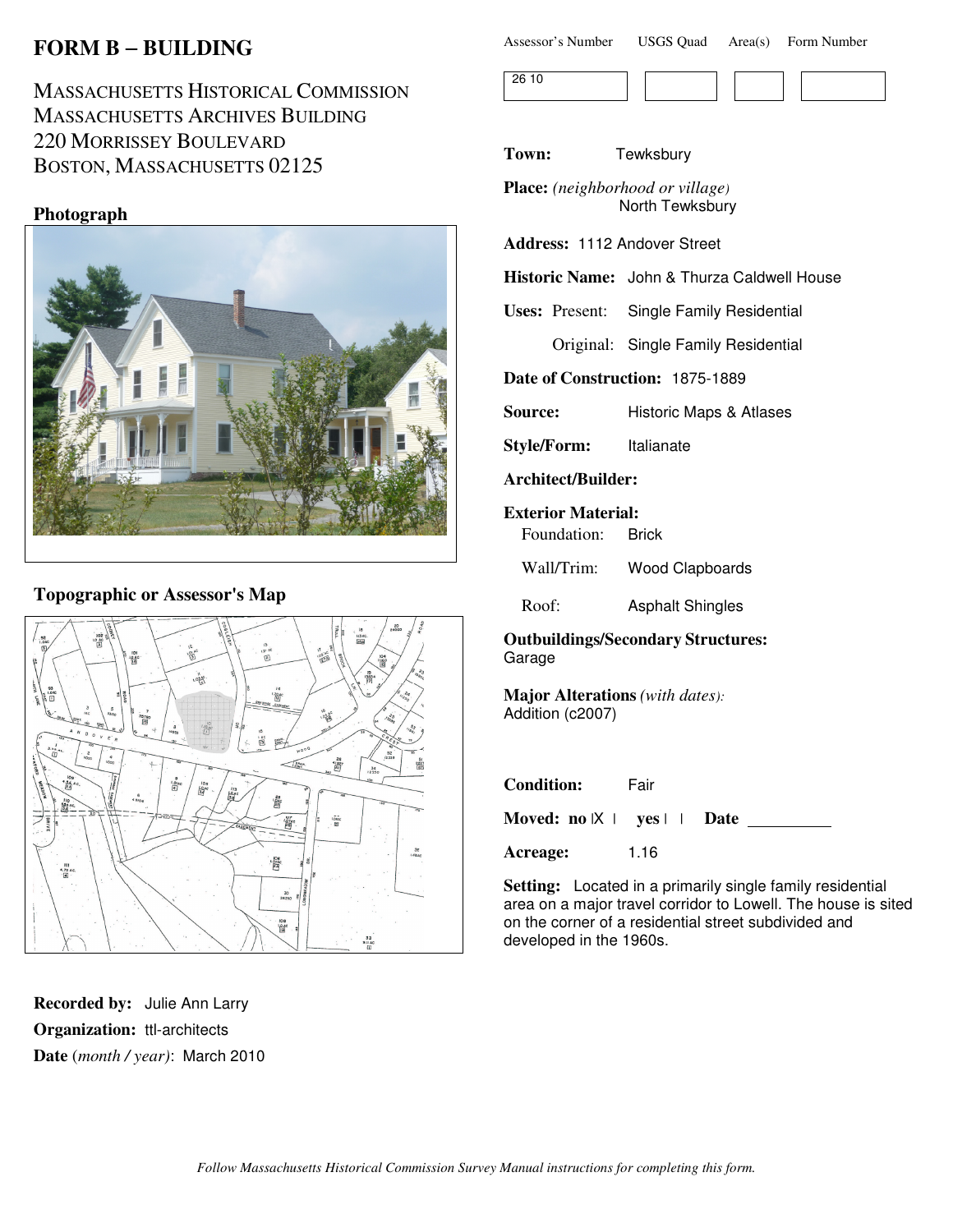# **INVENTORY FORM B CONTINUATION SHEET** TEWKSBURY 1112 ANDOVER STREET

MASSACHUSETTS HISTORICAL COMMISSION Area(s) Form No.

220 MORRISSEY BOULEVARD, BOSTON, MASSACHUSETTS 02125

Recommended for listing in the National Register of Historic Places. *If checked, you must attach a completed National Register Criteria Statement form.*

*Use as much space as necessary to complete the following entries, allowing text to flow onto additional continuation sheets.* 

### **ARCHITECTURAL DESCRIPTION:**

*Describe architectural features. Evaluate the characteristics of this building in terms of other buildings within the community.*

The house at 1112 Andover Street is set back from the road's edge at the corner of Cobleigh Drive and is accessed by a U-shaped drive. The three by four bay, two-and-a-half story house rests on a brick foundation. The rectangular shaped building has a two-story ell extending from the side(west) façade. A two-and-a-half story gable front addition is connected to the main house by the one story ell. A second one-story ell projects from the rear of the main house and connects to the one-and-a-half story garage. The walls of the building are clad in wood clapboards. The front gable roof is sheathed in asphalt shingles. A full width porch has turned posts with decorative brackets supporting the hip roof. A narrow brick chimney projects form the east slope of the main roof. The house has been somewhat altered by 1/1 and 6/6 replacement windows, the attached twoand-a-half story addition, and new doors.

The garage has a gable front roof sheathed in asphalt shingles. The walls are clad in wood clapboards. An overhead garage door is located on the eastern end of the south façade. A small rectangular window is located to the west of the door. Two sash windows are symmetrically located in the gable end.

#### **HISTORICAL NARRATIVE**

*Discuss the history of the building. Explain its associations with local (or state) history. Include uses of the building, and the role(s) the owners/occupants played within the community.*

According to deed research the house at 1112 Andover Street was owned by John and Thurza Caldwell. The house does not appear on the 1875 map of North Tewksbury, however John Caldwell is listed as the owner of a house on the 1889 map west of George W Trull at 1044 Andover Street (TEW.XXX). Previously in 1875, John Caldwell, a famrer, had lived east of Trull Brook near the corner of Trull Road. According the 1890 property valuations Caldwell owned a house, barn, and 12 acres.

John Caldwell died 1902and his widow Thurza died in 1908. Their son Warren, a carpenter, inherited the house and according to street directories lived in a house on Andover near the corner of Hood Road. Warren's daughter Florence, a nurse, owned the house in the 1930s.

The two story ell connecting to the western addition was expanded from a one story ell when the western gable front addition was built c2007.

Additional owners include: Warren David & Nellie Caldwell (1908-1933); Florence Caldwell and Susie & Earl Setzar (1933- 1936); Louise Cassidy (1936); Charles and Clara B Kent (1936-1994); and Maureen & Allen Scott (1994-2009)

#### **BIBLIOGRAPHY and/or REFERENCES**

U.S. Census Records. 1790-1930. Directories. 1896-97, 1898-99, 1900-01, 1911-12, 1913-14, 1915-16, 1919, 1927, 1930-31, 1932-33, 1937-38 , 1940-41, 1942-1943, 1949 [Ancestry], 1953, 1955, 1961, and 1967. Map of the Town of Tewksbury 1852.Henry F Walling. Boston, MA. 1865 Map of Tewkesbury with inset.